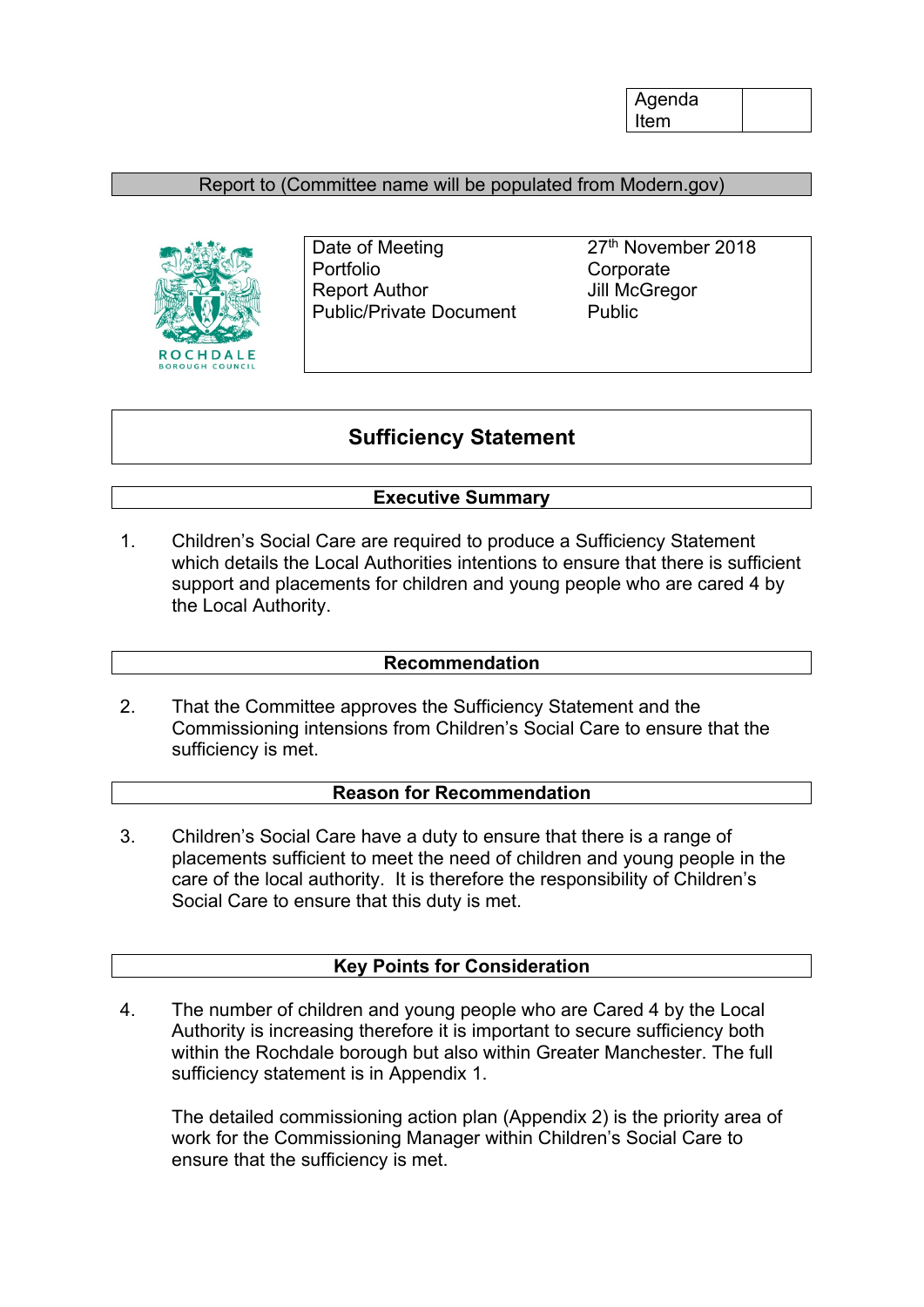The gap analysis that has been completed to date shows that there are specific areas within services which need to be improved, this includes the recruitment of foster carers within the internal service and ensuring that the skills of these carers can met the needs of the children and young people who are cared 4. The following are areas which have been identified as gaps:

- Over the past financial year there have been more children entering the care system than those who have left care. The Cared 4 populations across the Greater Manchester region has increased by 8% over the past 12 months therefore this has had significant impact on not just local but regional sufficiency. This has meant that in some cases children and young people have had to be placed further away from their local area.
- There has been a significant increase in the number of children and young people in private residential care, this has been due to the insufficient number of foster placements available and due to the complex needs of children requiring specialist support including children with disabilities, CSE and HSB.
- There is a cohort of children who are placed in a residential setting who require a permanent placement within a family setting, therefore Rochdale BC are undertaking bespoke recruitment for foster families for these young people. This will include working with Multi Agency partners to ensure that the wrap round support is offered for these young people and families.
- Due to the demographics and population of Rochdale, the demand for sibling placements has continued to increased, and the age range of siblings is from 0-18. Due to the ages and gender of the sibling groups there has been a reduction of our ability to place with our internal carers due to the availability of bedrooms within their households and therefore increased demand on the independent fostering providers.
- There is a lack of available resource for young people to move onto independence within the Rochdale area. There is a need to increase our leaving care provision.

There is a reliance on the use of external providers for fostering, residential and leaving care provision. This has a significant impact on the financial expenditure of the Local Authority. Therefore if the Local Authority can secure sufficiency with our own services this will reduce the financial impact on the Local Authority.